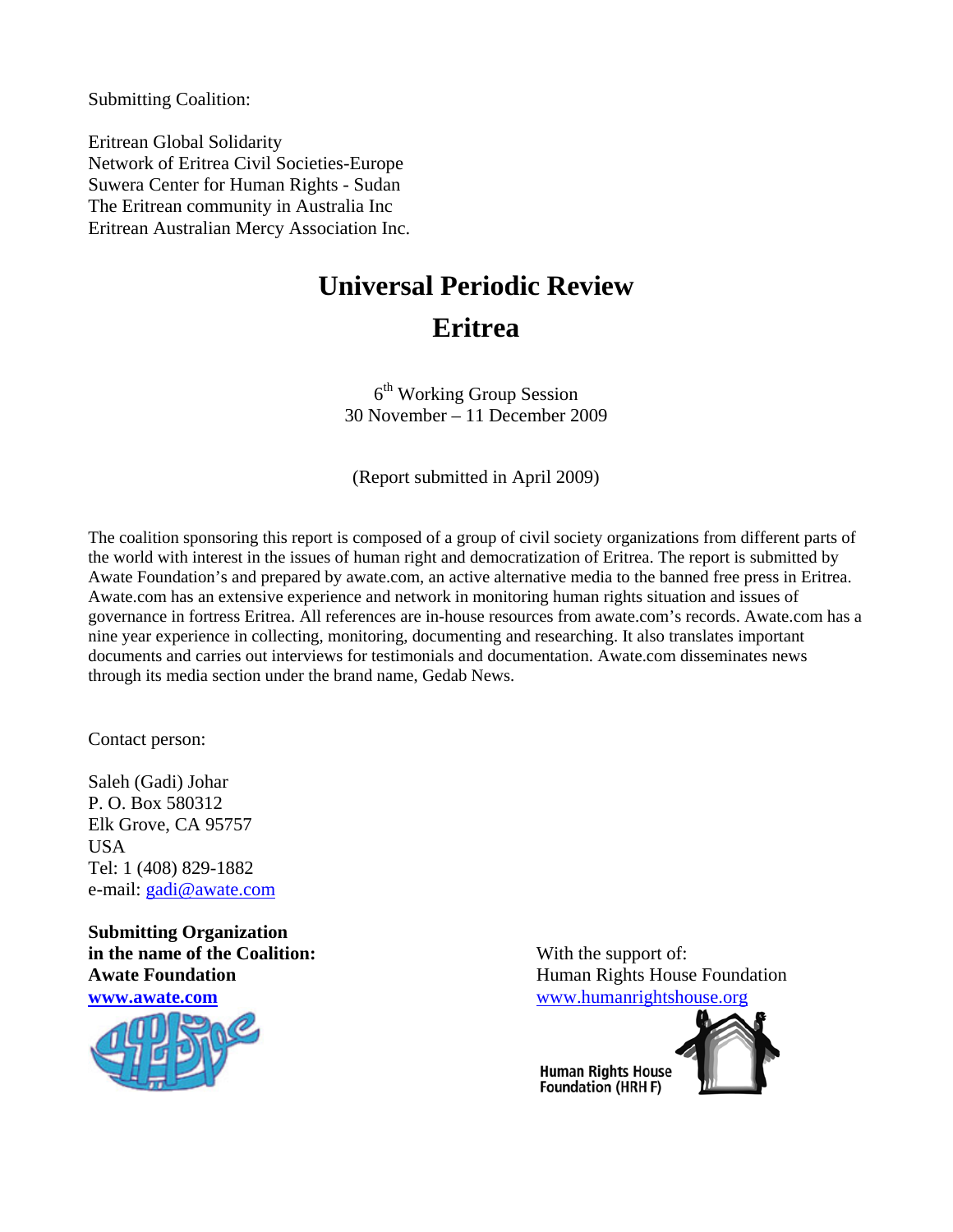# **I. INTRODUCTION**

- 1. The population of Eritrea is not known since the government has never published the figures. Estimates vary from 2.5 to 5.5 million people. A significant percentage of the population lives in the Diaspora.
- 2. Eritrea is a one-party state ruled by the People's Front for Democracy and Justice (PFDJ). Formerly known as the Eritrean People's Liberation Front (EPLF), the party brought about Eritrea's independence militarily by defeating occupying Ethiopian forces in 1991. In 1993, in a UNmonitored referendum, the Eritrean people overwhelmingly voted for independence from Ethiopia. PFDJ has been the sole legal party since then, and it has usurped the people's sovereignty and now controls all aspects of the nation's economic, social and political life.
- 3. Historically, Eritreans have always defined and understood their rights from the perspective of their traditional, cultural and religious values. Despite the fact that the State of Eritrea is a signatory to the Universal Declaration of Human Rights, its political class had always presented the "universality" of rights as being contradictory to Eritrean values. The regime presents rights as privileges that have to be earned, and only after an increasingly onerous list of duties.
- 4. The ruler and chairman of the ruling party for 39 years, Isaias Afwerki, is also the head of state. He rules the country much as he has ruled the party—with the help of a wide network security apparatus and little tolerance for any form of dissent. In a recent interview with AlJezeera<sup>1</sup>, Isaias indicated that presidential election would be held in Eritrea after "three of four decades...maybe more." The country has no constitution, no independent judiciary and no elected lawmakers. The last "national assembly"—a group of hand-picked yes-men—met in February 2002.
- 5. Government officials are helplessly bonded to the head of state who can freeze them, fire them, dispose of them, disappear them or even take their life at whim if they show any sign of dissent.
- 6. Dictatorships do not change their behavior voluntarily. In the process of tightening their grip, they kill, expropriate properties, imprison and torture people, exile dissidents and destroy families. Fearing retribution and revenge, they stick to the best tactic they know: measures that are more repressive and more crimes. The Eritrean regime is following this pattern.

## **II. CONSTITUTIONAL AND LEGISLATIVE FRAMEWORK**

- 7. When Ethiopia annexed Eritrea in 1961, the Constitution of 1952 was replaced with the Penal Code Proclamation of 1957. The government of Eritrea is using this very same Penal Code Proclamation of 1957 as a "temporary" document for the last 18 years.
- 8. Scholars, intellectuals and functionaries entirely hand-picked by the ruling party in 1995 drafted and presented a Constitution in 1997, which was ratified by a constituent assembly. The constitution has been shelved since its adoption.
- 9. Eritrea is ruled by a series of unilateral declarations and proclamations.

## **III. INSTITUTIONAL AND HUMAN RIGHTS STRUCTURE**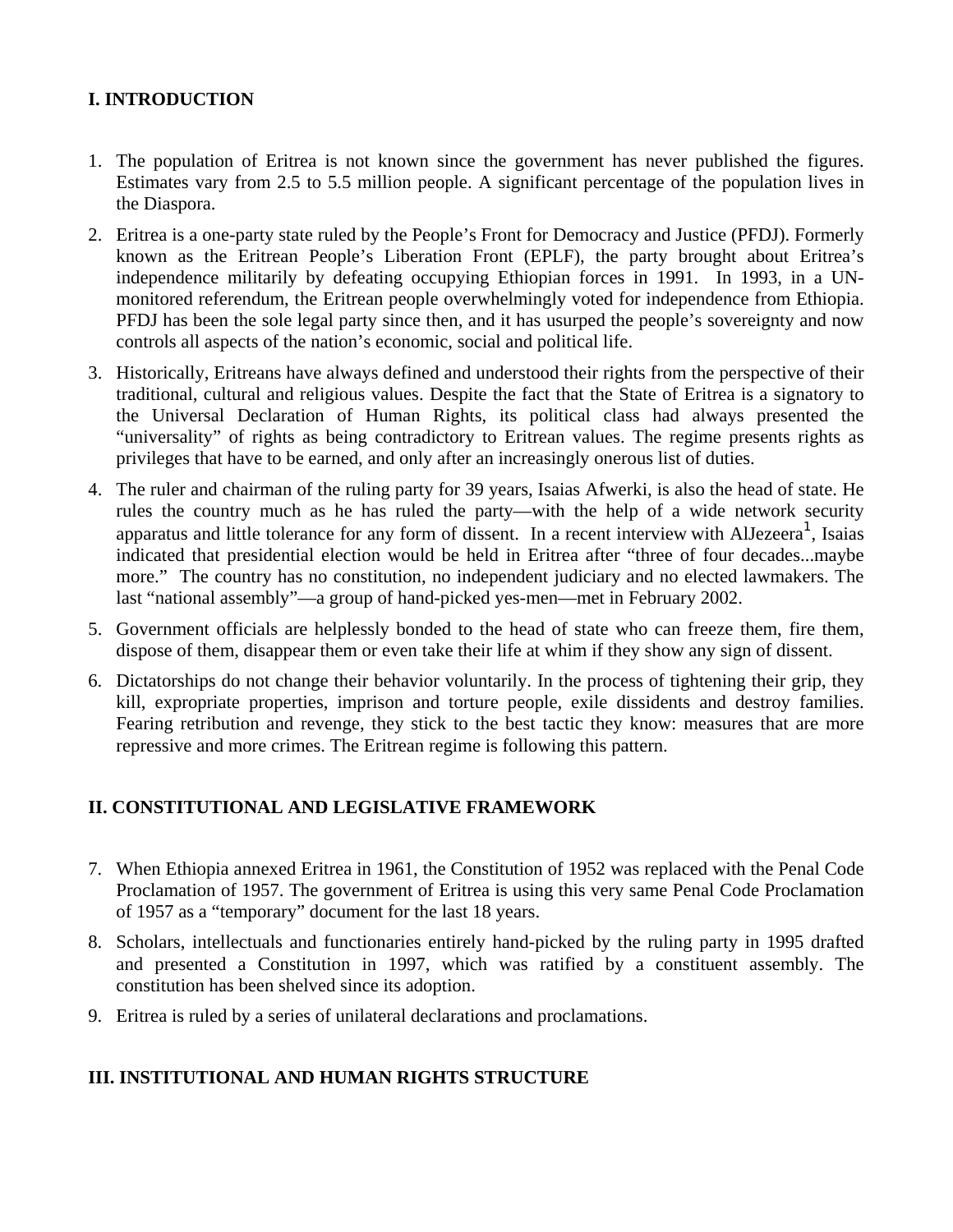- 10. There are no Eritrean human rights organizations allowed to operate in Eritrea. The Diaspora-based Eritrean human rights organizations have been declared enemies of the state and are subjected to harassment by the supporters of the government.
- 11. Foreign NGOs, particularly those who were considered friendly to the ruling party when it was still a guerrilla movement, were allowed to operate in the 1990s, but they are all virtually banned now under the pretext of "self-sufficiency."
- 12. Neither consultation, nor dialogue with the civil society has been organised by the Government of Eritrea in regard to the Universal Periodic Review.

*The Government must accept human rights groups to be active in Eritrea and it should protect independent human rights promotion activities and stop the harassment of human rights defenders.* 

# **IV. POLICY MEASURES**

13. **The policies that the Eritrean government promotes are openly hostile to the development of human rights**. At varying times, the government has described human rights advocacy as dangerously naive misplacement of priorities or serving the interests of enemies of the State. These expressions have had a chilling effect: while reminders of what the individual owes the State are numerous, there is no mention of what the State owes the individual.

# **V. PROMOTION AND PROTECTION OF HUMAN RIGHTS ON THE GROUND**

#### **a. Cooperation with Human Rights Mechanisms**

- 14. **The government is openly hostile to all human rights mechanisms** which it considers as an inappropriate violation of Eritrea's sovereignty.
- 15. Eritrea has ratified the International Covenant on Civil and Political Rights (ICCPR), the Convention on the Elimination of All Forms of Racial Discrimination (CERD), the Covenant on Economic, Social and Cultural Rights (CESCR) and the African Charter on Human and People's Rights (ACHPR). But the government is contemptuous of these treaties: most reports are due to the UN treaty bodies.
- 16. Eritrea also ratified the Convention on the Elimination of All Forms of Discrimination against Women (CEDAW) and the Convention on the Rights of the Child (CRC). A very frugal participation in the treaty bodies can be seen in each Committee.

*The Government must cooperate actively in the work of each treaty body.* 

## **b. Non-Discrimination and Equality**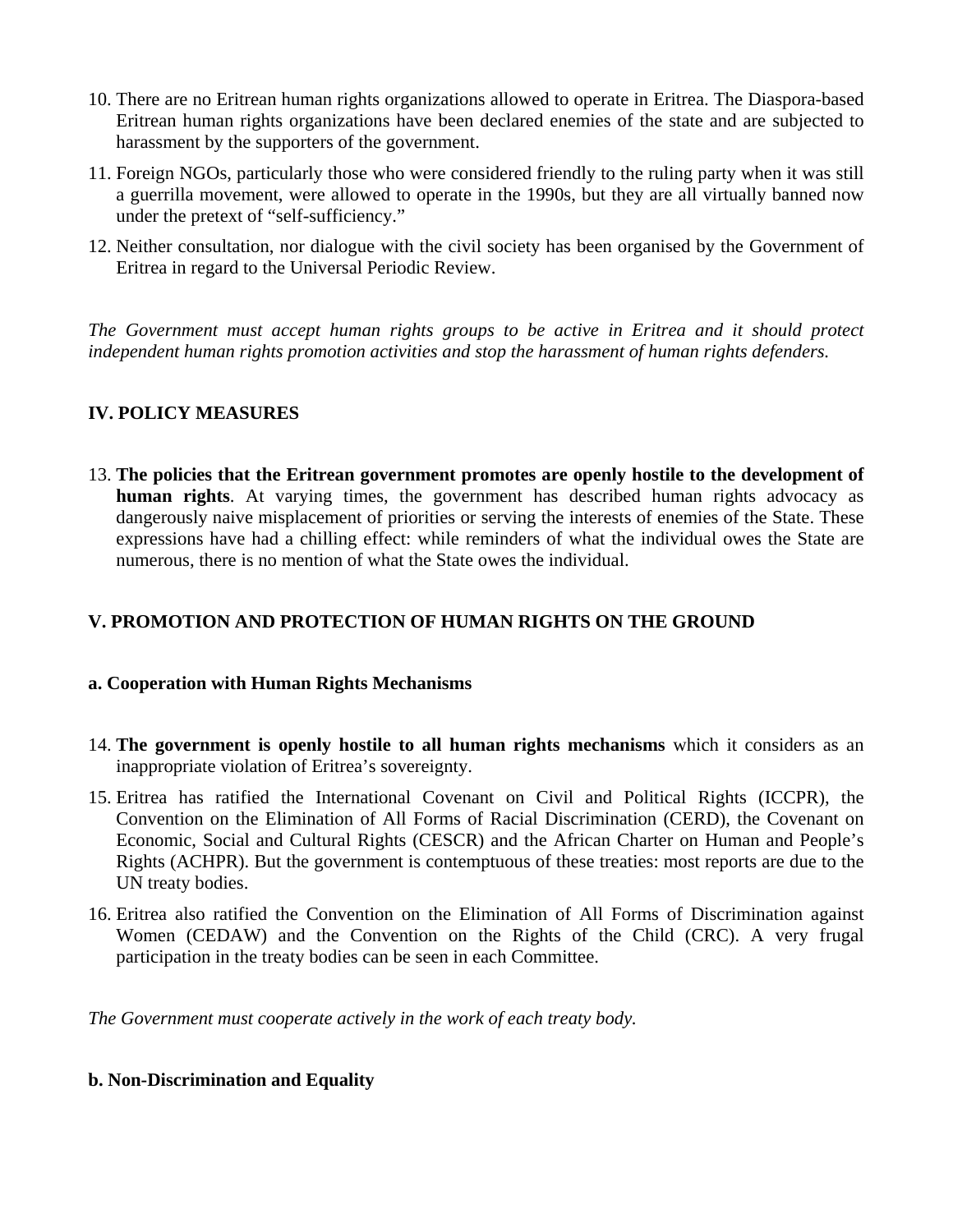17. By promoting a "one nation, one people" policy, the Government promotes cultural homogenization and discriminates against minorities' way of life.

# **c. Right to Life, Liberty and Security of the Person & Administration of Justice and the Rule of Law**

- 18. **There is no rule of law in Eritrea**: citizens are arrested arbitrarily, the reason for their arrest—or even the fact that they are arrested—is never disclosed to family members. Even when their arrest and place of arrest is confirmed, the arrested are never told what they are alleged to have done, they are not presented to a court of law, and they are not presented with the opportunity to defend themselves. They are never told how long they are sentenced.
- 19. Since **there is no legal framework to due process**, all killings can be considered extra-judicial. The government did not follow on its declarations to investigate the mysterious death of several individuals and if it did, it never publicized its findings. Since 1991, many people have been killed. In one well-publicized instance, a number of Muslim teachers and shieks were summarily executed<sup>2</sup>. Recently, Menghesteab Girmay Arese<sup>3</sup>, formerly an intelligence officer with the regime, has testified that out of 300 people from the Kunama ethnic group who were arrested, many are serving 20-year jail terms while 26 others were asked to dig pits in the ground and were then poisoned and buried in the pits they dug.
- 20. Prisoners who are arrested in dubious circumstances disappear and, sometimes, the government informs the relatives to come and collect the body. Taha Mohammed Nur<sup>4</sup>, one of the founders of the Eritrean Liberation Front, an Islamic Awqaf leader and member of the constitution drafting committee, had been jailed for years. On February 2008, his family was informed to come and collect his body. They were given no explanation.
- 21. **There are thousands of prisoners who were not formally charged who have disappeared for years.** Eritreans depend on testimonies of persons abandoning the regime or rumours from former guards to follow the fate of their loved ones.
- 22. Nobody can feel secure from the arbitrary and sadistic grip of the regime. Not even old or frail individuals are exempted. The government has arrested 80-plus-year-old citizens of poor health and kept them in detention in dreadful, inhumane conditions. These include Hassen Sheik Feres<sup>5</sup> and Sunaberra Mohammed Demena<sup>6</sup>. Even patriots with long and distinguished service are not immune—these include those known as  $G-15^7$ , ministers and parliamentarians who were arrested in 2001 for calling for the immediate implementation of the ratified constitution.
- 23. **Most extra-judicial arrests are of political nature** and cases are seen by a special court whose judges are ranking PFDJ officials appointed by Isaias himself. There is no council in these courts which were established in 1996 to look into cases of "corruption" and cases of financial embezzlement. But after the border war with Ethiopia, in 2001, the Special Court has become a tool for fighting dissent.
- 24. The ruling regime has divided Eritrea into Military Command Zones paralleling the civilian Administrative Regions. The military exercises full executive, legislative and judiciary authority starting at the lowest units. Offences deemed serious are transferred to Brigade commands: colonels and upwards have the authority to pass death sentences and execute soldiers for trying to escape, abandoning position or simply for "cowardice." It is customary to bring the other members of the units to witness the execution in order to intimidate them.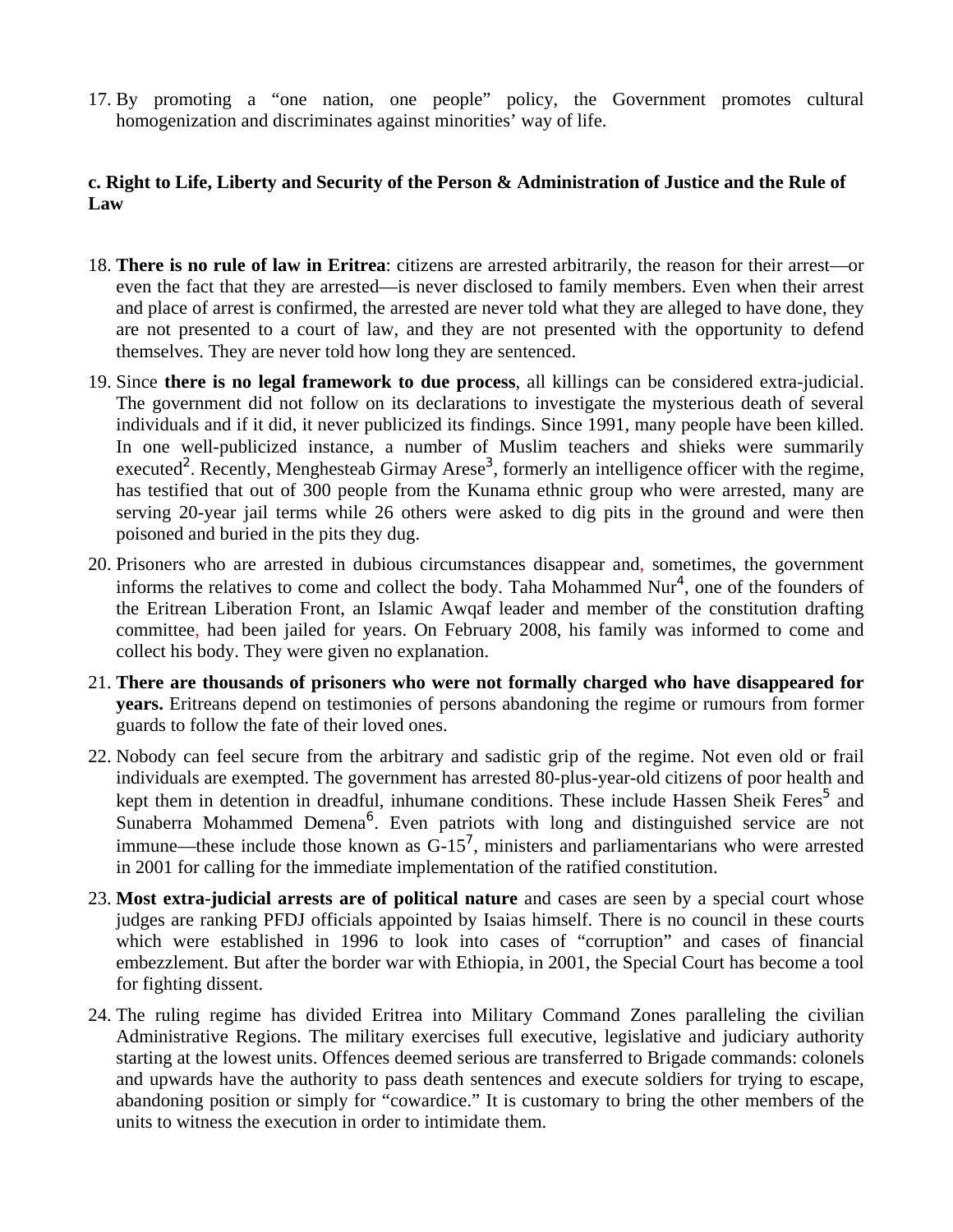*The Government must bring an immediate end to arbitrary detentions. The Government should not control justice and should put clear rules on the means and measures taken by police force, especially regarding the detention. The military should not be in charge of civil police activities under control of justice.* 

*The Government must release all political prisoners, conscientious objectors, prisoners incarcerated due to their beliefs and those who are not formally charged.* 

*Every case of disappearance must be investigated and those responsible for the extra-judicial killings must be pursued and brought to justice.* 

## **d. Freedom of Religion and Belief, Expression and Opinion**

- 25. **The government discriminates against (and promotes the discrimination of) religious groups who worship their God in a manner that is unfamiliar to the sensibilities of the ruling elite**. Christians who do not belong to one of the three sanctioned groups (Tewahdo, Catholic, Kenisha) and Muslims who do not meekly accept the Secular Islam that the government promotes are denied their livelihood, liberty and sometimes life.
- 26. In keeping with its totalitarian indoctrination, **the ruling party had always declared some religions as CIA-hatched counter-revolutionary plots designed to weaken the patriotic**  fervour of the citizenry<sup>8</sup>. The suspect religions include the Jehovah's Witnesses<sup>9</sup> who were the first targets of the regime in 1993. These were followed by Muslim teachers and elders in  $1994^{10}$ . Subsequently, it curtailed the activities of the Catholic Church (by banning its newsletter) and in 2002, the Eritrean government began severely restricting and eventually banning Pentecostal and evangelical churches. A couple of years ago, the government began targeting the leadership of the Tewahdo (Orthodox) church and engineered a coup to replace the independent Patriarch Abuna Antonios with the more pliable patriarch. Diaspora Eritreans who organized a move to restore the original patriarch have been subjected to an extensive vilification campaign and are ostracized by the government via its Europe and US-based media<sup>11</sup> threatening Eritreans citizens or citizens of foreign countries with Eritrean ancestry outside Eritrea.
- 27. The Muslim Mufti, also handpicked and appointed by Isaias, has no religious autonomy. The government's religious affairs department writes the Friday sermon and copies are passed to mosques and the Mufti is no more than a conduit for the indoctrination messages of the government.
- 28. There is no free press in Eritrea since the government arrested journalists<sup>12</sup> in mass in 2001 and closed the private press. Today Eritrea remains one of the few countries with no free press. Ironically, they were all accused of violating the unimplemented Eritrean Press Law of 1996.
- 29. Yousif Mohammed Ali, Medhanie Haile, Said Abdulkadir and Joshua Yohannes<sup>13</sup> died in detention in between 2006 and 2008. Foreign journalists are censored and often expelled if they file a report not cleared by the government. The government controls all radio, television and print media and even monitors the Internet.

*The Government must accept the diversity of religions and must renounce its vindictive actions against religions or people's choice of worship.*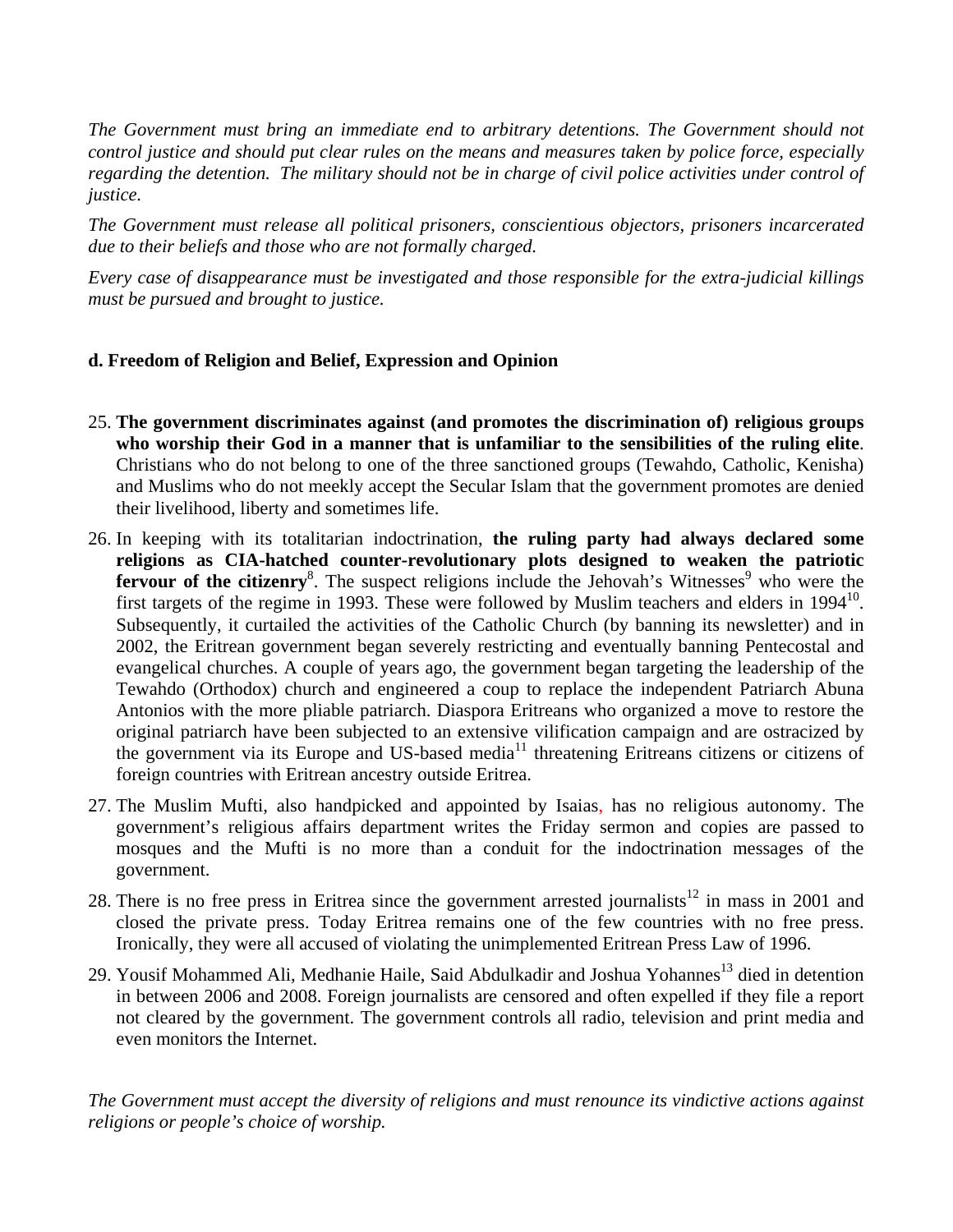#### **e. Right to Privacy, Marriage and Family Life**

- 30. **There is no right to privacy in Eritrea**. A wide network of spies is employed by the regime to report on who said what to whom. Fear permeates the land and people do not confide to anyone except to trusted family members. The people assume that their telephones are bugged and speak in codes with one another.
- 31. There is, in theory, a right to marriage and family life. In practice, the conscription-without-end that is applicable to all Eritreans between the ages of 18 and 40 makes planning for marriage and family virtually impossible.

*The Government must stop spying on Eritrean citizens in the country and outside of the borders.* 

*The Government must adopt objective rules regarding the conscription with the aim to allow young people to plan for marriage and family.* 

#### **f. Right to Work and to Just and Favorable Conditions of Work**

- 32. As every institution is controlled by the PFDJ, officials of all state apparatuses are former combatants. The small private sector is also owned and run by supporters and sympathizers of the ruling party.
- 33. The government is known to undermine and violate conventions of international treaties with impunity. **There are no labour rights or free labour unions to defend them.** Trade union leaders were arrested in 2005.
- 34. Since 1993, tens of thousands of youth have been conscripted for indefinite periods and if not in active military duty, they are bonded into forced "national development" labour (known as Warsai Yike'alo) at 250 Nackfa (apx. \$12) per month. Some of the national development consists of building ranches and villas for the corrupt commanders.
- 35. **The government does not recognize the freedom of people to work and earn for themselves** and considers human resources a nationalized asset that it owns like any other property. Evading service (1995 Proclamations of national service)<sup>14</sup> is considered a serious offence and people captured in the regular round-ups (gffa) are subjected to severe punishment including torture and imprisonment and a shoot-to-kill order.
- 36. By monopolizing all aspects of life, **the government has denied the people the right to entrepreneurship and creating wealth to improve their lot**. Entry to the market is next to impossible because the Red Sea Trading Corporation, the party's economic arm, monopolizes shipping, insurance, banking, transportation, communication, fisheries, agriculture, mining, construction and even retail trade.
- 37. Even the issuing of small commercial license is politicized to screen unwanted and disloyal Eritreans from the economic life. An applicant has to fill a form stating where each and every one of his relatives live, and if they pay their dues to the government, etc.<sup>15</sup>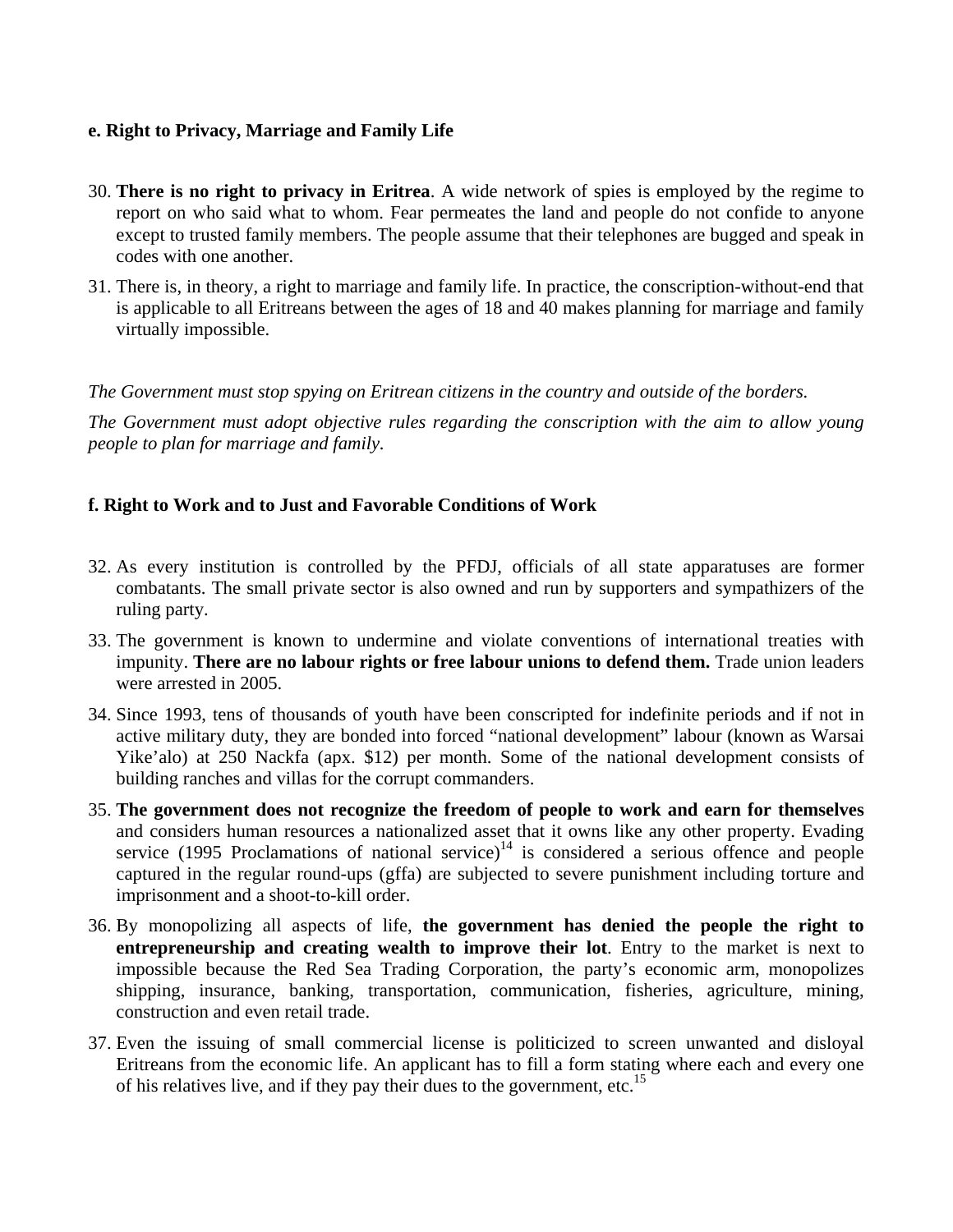38. The economic unit in Eritrea, especially rural, is the family. With all the youth of productive age being conscripted indefinitely since 1994, older parents have no helping hand to tend to their cattle or to farm their land. Many self-sustaining families have been reduced to begging because they do not have the labour on which they depended traditionally.

*The Government must allow free and independent economic activity, especially when the initiative comes from Eritreans living inside or outside of the country.* 

*The Government must stop spying on Eritrean citizens in the country and outside of the borders.* 

*The Government must adopt objective rules regarding the conscription with the aim to allow young people to plan for marriage and family.* 

# **g. Right to Education**

- 39. **The citizens' right to education is negatively impacted by two of the government's policies: militarization and cultural homogenization**.
- 40. Beginning in eighth and ninth grade, students spend the larger part of their summer break in military-supervised outings to assist the government-owned agro-businesses. The nation's only 12th grade classes are all located in Sawa—which is also the nation's major military boot camp. Because students associate education with conscript service, many have dropped out and there is an incentive to do poorly and repeat classes.
- 41. The government pursues a policy of equality of languages, which in theory means that the nine language groups can learn using their own languages. In practice, this is hindered by the government's lack of resources and its tendency to want to use Tigrinya as the default official language. This discourages parents who see their own languages, although a source of pride, a poor substitute for Tigrigna and Arabic languages and thus always placing their children at a severe disadvantage. The proof of the disproportionate outcome is this: While the government may produce aggregate numbers to show that more and more citizens are being educated and while, at times, it may break this down by gender, it never publishes the ethnic composition of the students, or graduates, or students who are awarded scholarships. Vocal critics of the mother tongue education, like Idris Aba Arre<sup>16</sup>, who have articulated the danger of this policy in creating a two-tier country of literate and illiterate society have been imprisoned and their whereabouts are unknown.

*The Government must abolish of all military linked summer break activities and replace them with summer break activities organised by the Ministry of education and to which young people can assist on a voluntary base.* 

*The Government should undertake a complete review of the education system, with a particular attention to the ethnic composition, social agreements in this regard, and the right to learn and speak the language of their choice.* 

#### **h. Minorities and Indigenous People & Migrants, Refugees and Asylum Seekers**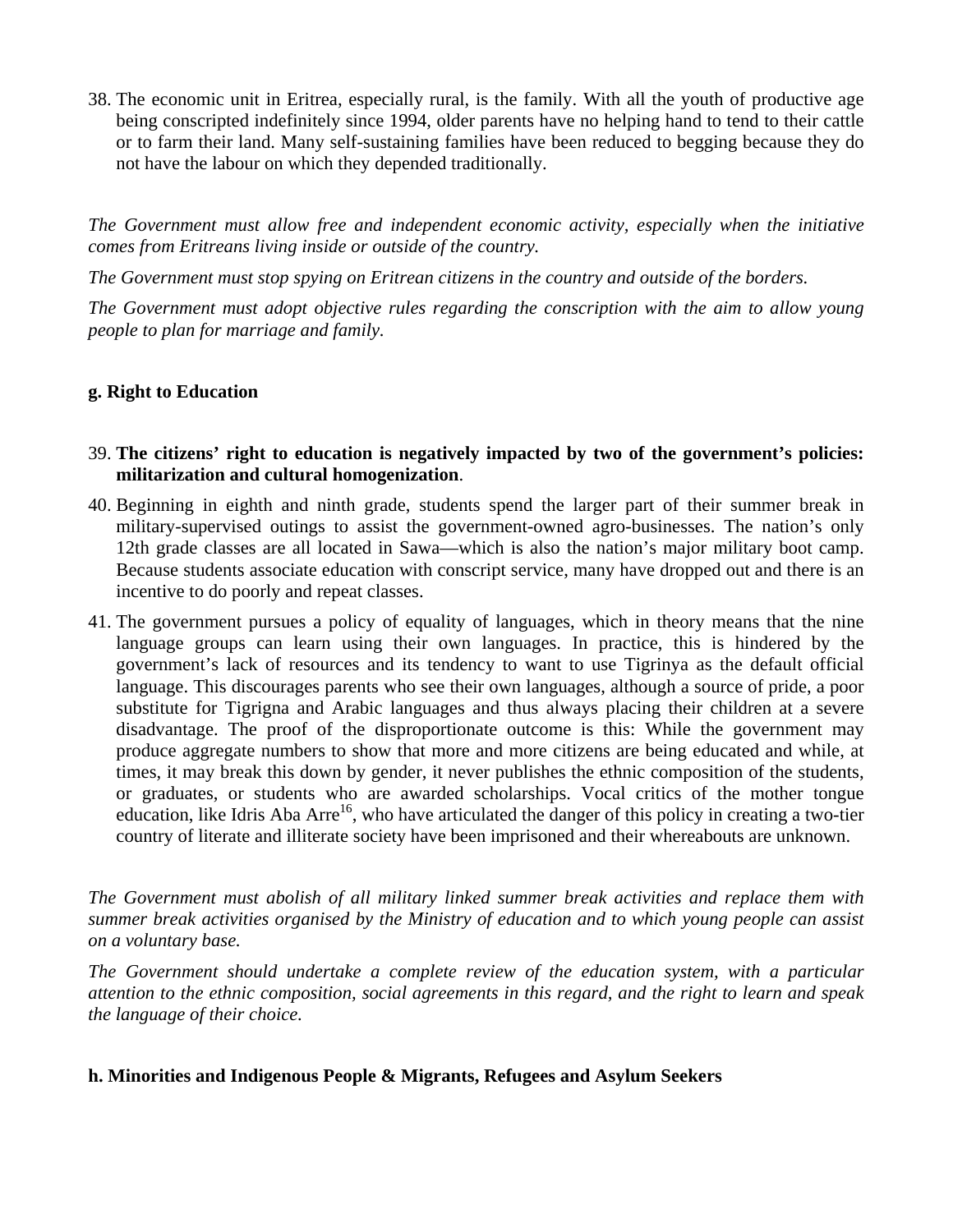- 42. The government has not published a census report since it assumed power in 1991. Any reference to majority and minority population is based on 20-year old surveys and extrapolation.
- 43. The government's policy of (a) nationalizing all land, (b) converting pastoral land to agricultural land, (c) engaging in cross-border skirmishes and wars with neighbouring countries, and (d) refusing to acknowledge any opposition group, have had a serious and negative consequence on the population who live on border areas, including sections of the Beni Amer, Hdareb, Akele Guzai, Seraye, Maria, Kunama, and the Afar populations of Eritrea.
- 44. **Any opposition from the Muslim part of these communities is immediately branded and blackmailed by the regime as a Muslim extremist, Jihadist, fifth columnist**, etc, while opposition from Christian communities is immediately branded as regionalist, defeatist, etc. Kunama and Afar are immediately branded as lackey of the "Weyane" (Ethiopian) regime.
- 45. The biggest number of refugees languishing in Sudan for decades belongs to groups whose representation in the government is almost nil. More than 150,000 Eritrean refugees still languish in Sudanese refugee camps. About 30,000 returned to Eritrea with promises of rehabilitation and most have since went back to the refugee camps as second time refugees due to the repressive nature of the government.
- 46. The government has nationalized not just the land but also the Sea. For centuries the people of Dankalia (the Afar) lived by trading with Yemen and Saudi Arabia and small-boat fishing besides their nomadic lifestyle. This small trade has now been declared contraband and the Afars were encouraged to trade their small-boats and to buy, in instalment, bigger boats. In the process, the government became a predatory lender and the formerly independent small fishermen are now indentured servants fishing just to make enough to make their monthly payments.
- 47. The dire situation in the country has now created a large population of refugees, especially youth conscripts escaping the indefinite forced labour.

## **j. Internally Displaced Persons (IDP)**

- 48. The ongoing wars with neighbouring countries, and the confrontational attitude of the regime, have created even more internal displacement. Since 1998, the people living in southern Eritrea, along the designated 15 mile stretch of buffer zone with Ethiopia, have been displaced, their lives disrupted, and their villages abandoned. The land is heavily mined thus endangering the lives of the people.
- 49. The government has recently embarked on the forceful resettlement of villagers from the Akele Guzai and Seraye regions ("South Zone") to the Gash-Barka region. Villages are being forefully uprooted from their ancestral lands. This is protested both by the settlers and the indigenous inhabitants of the region and has a potential for a communal strife. Claimants to the land are in Sudanese refugee camps. The area planned for settlement is a wild life abode and grazing land for nomads; some of the land is considered sacred by the indigenous Kunama.

#### **VI. Recommendations**

50. To tackle the root causes of the abysmal human rights situation in Eritrea, we recommend the following (already recommended above):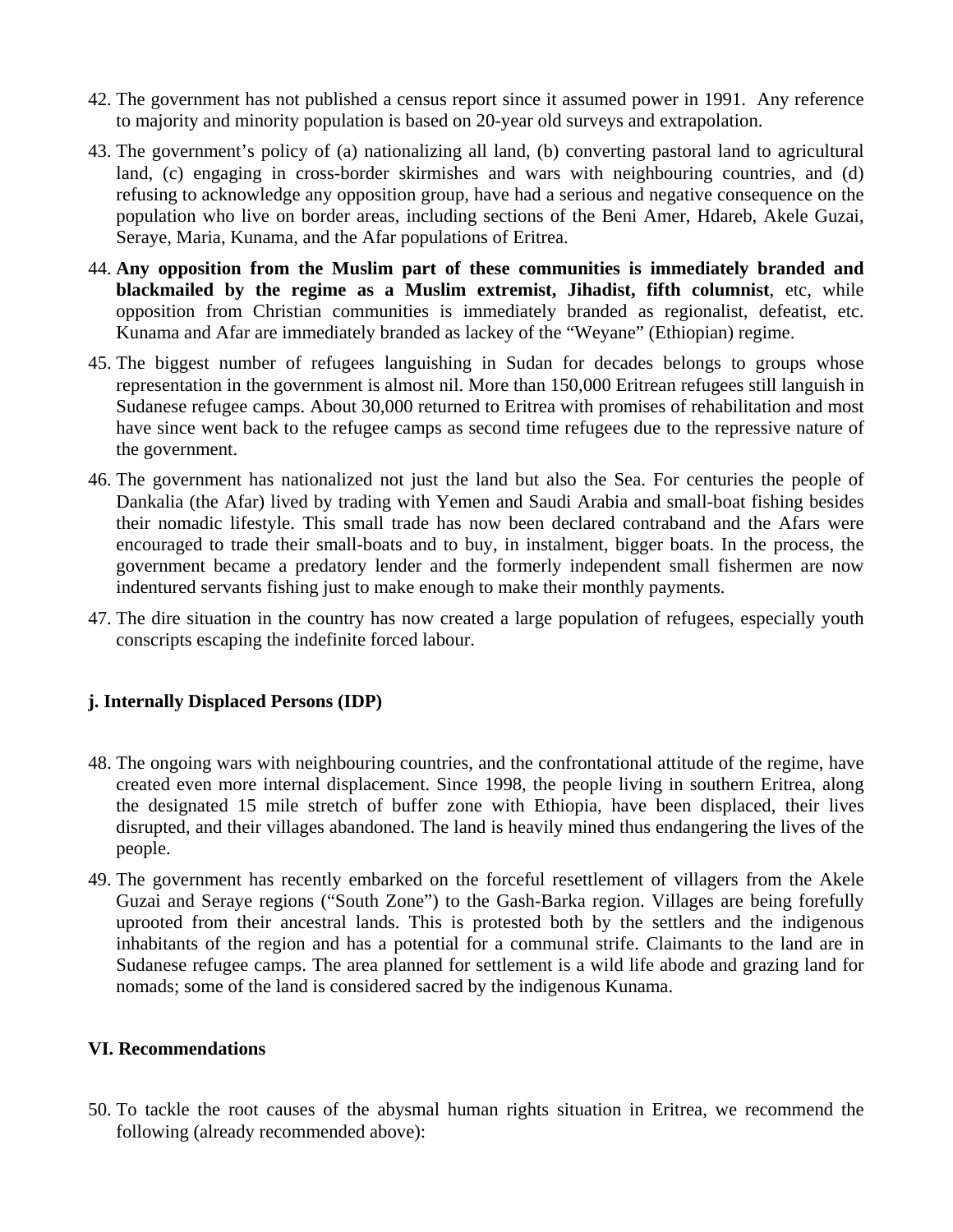- The Government must accept human rights groups to be active in Eritrea and it should protect independent human rights promotion activities and stop the harassment of human rights defenders.
- The Government must cooperate actively in the work of each treaty body.
- The Government must bring an immediate end to arbitrary detentions. The Government should not control justice and should put clear rules on the means and measures taken by police force, especially regarding the detention. The military should not be in charge of civil police activities under control of justice.
- The Government must release all political prisoners, conscientious objectors, prisoners incarcerated due to their beliefs and those who are not formally charged.
- Every case of disappearance must be investigated and those responsible for the extrajudicial killings must be pursued and brought to justice.
- The Government must accept the diversity of religions and must renounce its vindictive actions against religions or people's choice of worship.
- The Government must stop spying on Eritrean citizens in the country and outside of the borders.
- The Government must adopt objective rules regarding the conscription with the aim to allow young people to plan for marriage and family.
- The Government must allow free and independent economic activity, especially when the initiative comes from Eritreans living inside or outside of the country.
- The Government must abolish of all military linked summer break activities and replace them with summer break activities organised by the Ministry of education and to which young people can assist on a voluntary base.
- The Government should undertake a complete review of the education system, with a particular attention to the ethnic composition, social agreements in this regard, and the right to learn and speak the language of their choice.

 $\overline{a}$ 

<sup>1</sup> Aljezzerah interview: http://www.youtube.com/watch?v=UAXKsZ8OsWo&feature=user <sup>2</sup>

<sup>&</sup>lt;sup>2</sup> Mehari Yohannes interview: http://www.awate.com/cgi-bin/artman/exec/view.cgi/11/1090<br><sup>3</sup> Menghesteeb's testimony http://www.awate.com/portal/content/view/4082/6/

Menghesteab's testimony: http://www.awate.com/portal/content/view/4982/6/ <sup>4</sup>

 $4$  Taha Death: On Feb of 2008, the security informed his family to pick his body, he has been in jail since 2005. http://www.awate.com/portal/content/view/4771/3/

<sup>5</sup> Hassen Feres's arrest: http://www.awate.com/portal/content/view/4528/3/ <sup>6</sup>

Sunaberra Demena: http://www.awate.com/portal/content/view/4963/3/ <sup>7</sup>

G-15: http://www.awate.com/artman/publish/article\_3629.shtml <sup>8</sup>

Application forms for religious institutions to be allowed to operate:

http://www.awate.com/artman/publish/article\_3696.shtml<br><sup>9</sup> Dimtsi Hafash Radio: http://www.awate.com/artman/publish/article\_1454.shtml

<sup>&</sup>lt;sup>10</sup> Mehari Yohannes interview: http://www.awate.com/cgi-bin/artman/exec/view.cgi/11/1090<sup>11</sup> A translation of a radio statement by the PFDJ embassy in Washington DC:

http://www.awate.com/portal/content/view/4651/9/<br><sup>12</sup> Journalists: http://www.awate.com/portal/content/view/626/3/

<sup>&</sup>lt;sup>13</sup> Jeshua: http://www.englishpen.org/writersinprison/bulletins/eritreadetainedwriterfeareddead/<br><sup>14</sup> National Service Proclamation: http://www.awate.com/artman/uploads/national service.pdf and

http://www.awate.com/portal/content/view/4646/9/